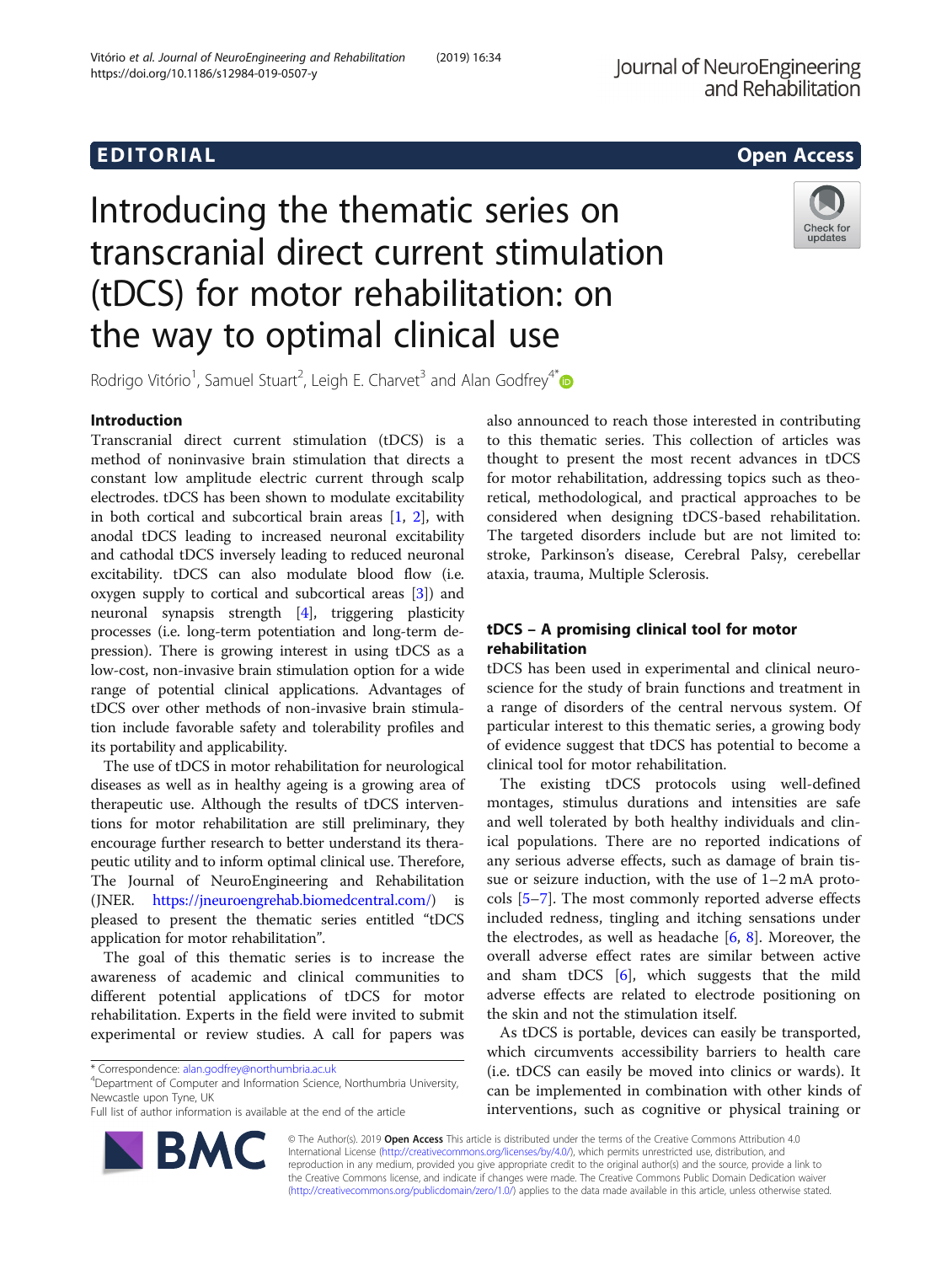<span id="page-1-0"></span>exercise, with this pairing possibly leading to synergistic benefit [[9](#page-2-0)]. Although accumulating evidence highlights potential benefits offered by tDCS for motor rehabilitation, further research is required for tDCS to become an approved clinical tool. The majority of existing clinical trials has involved a limited number of participants, which may imply underpowered analysis. Thus, large-scale studies are needed to overcome this major flaw.

Due to the potential for self- or caregiver-application, remotely supervised protocols have been developed and recently found feasible for those with motor impairment [[10\]](#page-2-0). However, these studies employ highly structured protocols and rigorous criteria with real time supervision via teleconference, and do not support a "do-it-yourself" tDCS practice. Instead, the remotely supervised protocols can be used to facilitate the clinical trial designs that are necessary in order to advance tDCS towards therapeutic use.

Data on optimal protocols and predictors of response to tDCS are currently lacking in the literature. Future studies in this field should focus on determining the optimal stimulation parameters and predictors of response to tDCS in different clinical populations. It seems that one size does not fit all in tDCS. However, previous studies may be limited, as standard clinical assessments may miss subtle motor improvements. Future outcomes for determining the effectiveness of tDCS for motor rehabilitation need to be robust. Therefore, combining tDCS protocols with other validated mobile technologies to monitor motor performance, such as wearable inertial sensors or innovative Internet of Things devices, may provide important insight into effectiveness within clinic and beyond.

Despite the positive progression of research to clinical practice, there are still questions to be answered before tDCS can be extensively recommended for motor rehabilitation.

- What is the ideal intensity and duration of the session?
- How many sessions are required?
- What is the ideal interval between sessions?
- What about patients' characteristics?
- Who will benefit from tDCS?
- Do specific demographic characteristics lead to greater benefits?

## Final considerations

We hope the accepted papers will contribute meaningfully to the body of knowledge in the field of tDCS for motor rehabilitation and that they will motivate the development of further research. Additionally, we hope this thematic series will assist both researchers and clinical professionals in making decisions for the achievement of optimal benefits throughout tDCS.

#### Acknowledgements

Not applicable.

#### Funding

RV is supported by the Sao Paulo Research Foundation (FAPESP, grant #2014/22308–0). SS is supported in part by a Postdoctoral Fellowship (Grant No. PF-FBS-1898 from the Parkinson's Foundation). LC is supported in part by grants from the National Multiple Sclerosis Society (RG-1803-3049, RG-1507-05285), NIH (R21HD094424-01A1), US Department of Defense (W81XWH-17-1-0320 US-MSG-16-10969) and the Silvian Foundation (10432sc).

#### Availability of data and materials

Not applicable.

#### Social media

Follow SS and AG on @samstuart87 and @godfreybiomed, respectively.

#### Authors' contributions

RV led on the writing of this editorial with advice and reviewing from SS, LC and AG. All authors read and approved the final manuscript.

#### Ethics approval and consent to participate

Not applicable.

#### Consent for publication

Not applicable.

#### Competing interests

The authors declare that they have no competing interests..

#### Publisher's Note

Springer Nature remains neutral with regard to jurisdictional claims in published maps and institutional affiliations.

#### Author details

<sup>1</sup> São Paulo State University (Unesp), Institute of Biosciences, Posture and Gait Studies Laboratory (LEPLO), Rio Claro, Brazil. <sup>2</sup>Department of Neurology, Oregon Health & Science University, Portland, OR, USA.<sup>3</sup> Department of Neurology, NYU School of Medicine, New York, NY, USA. <sup>4</sup>Department of Computer and Information Science, Northumbria University, Newcastle upon Tyne, UK.

### Received: 21 December 2018 Accepted: 27 February 2019 Published online: 04 March 2019

#### References

- 1. Bolzoni F, Pettersson L-G, Jankowska E. Evidence for long-lasting subcortical facilitation by transcranial direct current stimulation in the cat. J Physiol [Internet]. 2013 [cited 2018 Nov 10];591:3381–3399. Available from: [http://](http://doi.wiley.com/10.1113/jphysiol.2012.244764) [doi.wiley.com/10.1113/jphysiol.2012.244764](http://doi.wiley.com/10.1113/jphysiol.2012.244764).
- 2. Nitsche MA, Paulus W. Excitability changes induced in the human motor cortex by weak transcranial direct current stimulation. J Physiol [Internet]. 2000 [cited 2018 Nov 10];527 Pt 3:633–639. Available from: [http://www.ncbi.](http://www.ncbi.nlm.nih.gov/pubmed/10990547) [nlm.nih.gov/pubmed/10990547.](http://www.ncbi.nlm.nih.gov/pubmed/10990547)
- 3. Zheng X, Alsop DC, Schlaug G. Effects of transcranial direct current stimulation (tDCS) on human regional cerebral blood flow. Neuroimage [Internet]. 2011 [cited 2019 Feb 14];58:26–33. Available from: [http://www.](http://www.ncbi.nlm.nih.gov/pubmed/21703350) [ncbi.nlm.nih.gov/pubmed/21703350](http://www.ncbi.nlm.nih.gov/pubmed/21703350).
- 4. Polanía R, Paulus W, Antal A, Nitsche MA. Introducing graph theory to track for neuroplastic alterations in the resting human brain: a transcranial direct current stimulation study. Neuroimage [Internet]. 2011 [cited 2019 Feb 14]; 54:2287–2296. Available from: [https://linkinghub.elsevier.com/retrieve/pii/](https://linkinghub.elsevier.com/retrieve/pii/S1053811910012875) [S1053811910012875.](https://linkinghub.elsevier.com/retrieve/pii/S1053811910012875)
- 5. Woods AJ, Antal A, Bikson M, Boggio PS, Brunoni AR, Celnik P, et al. A technical guide to tDCS, and related non-invasive brain stimulation tools. Clin Neurophysiol [Internet] 2016 [cited 2018 Nov 10];127:1031–1048. Available from: <http://www.ncbi.nlm.nih.gov/pubmed/26652115>.
- 6. Moffa AH, Brunoni AR, Fregni F, Palm U, Padberg F, Blumberger DM, et al. Safety and acceptability of transcranial direct current stimulation for the acute treatment of major depressive episodes: Analysis of individual patient data. J Affect Disord [Internet]. 2017 [cited 2018 Nov 10];221:1–5. Available from: [http://www.ncbi.nlm.nih.gov/pubmed/28623732.](http://www.ncbi.nlm.nih.gov/pubmed/28623732)